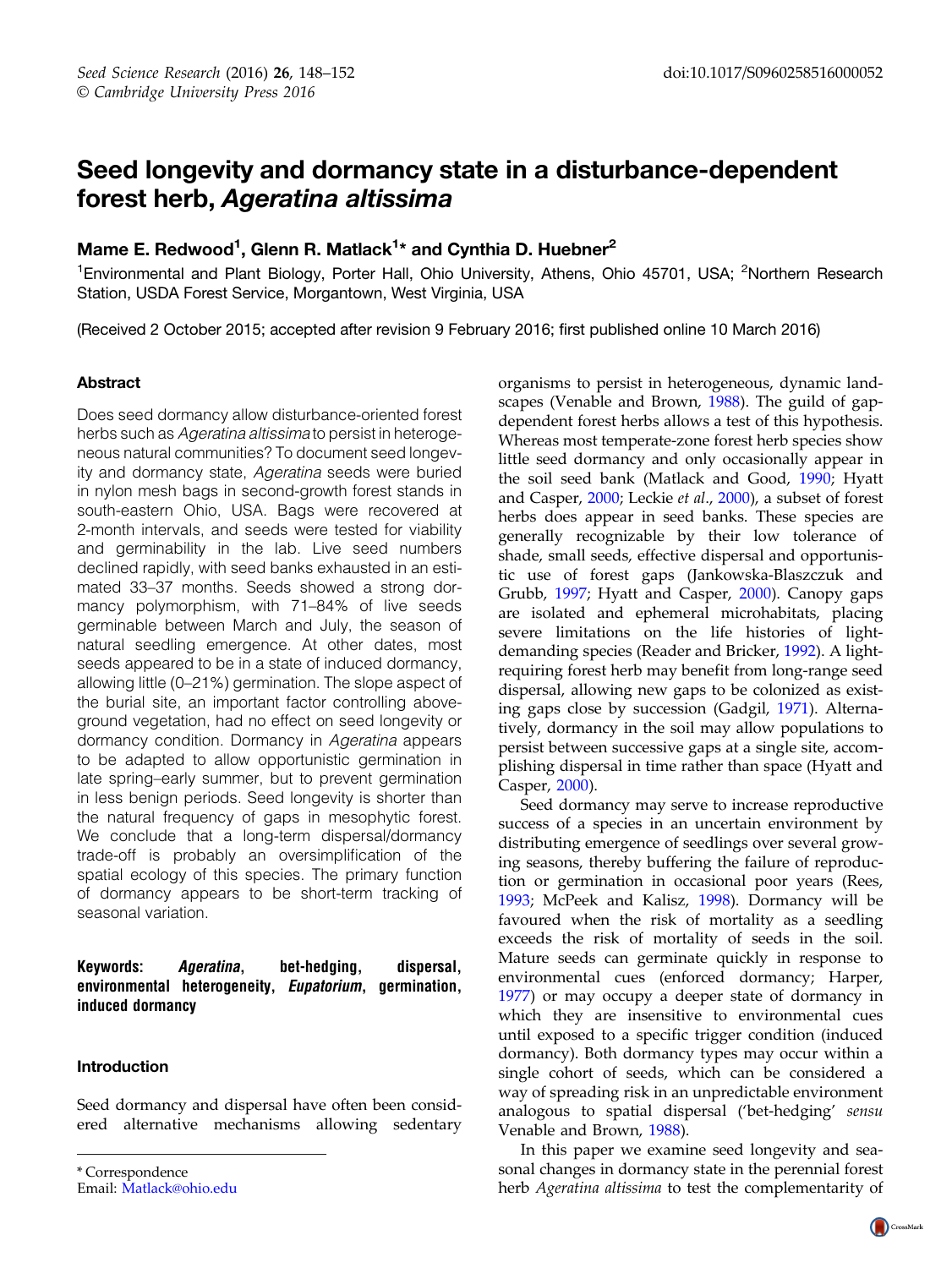dormancy and dispersal. This species prefers isolated disturbed sites but dispersal ability appears to be limited. If seed dormancy is an evolutionary alternative to dispersal between treefall gaps, then we would expect A. altissima to have long-term persistence in the soil and a low proportion of germinable seeds.

Ageratina altissima (L.) King and H. Rob. var. altissima (Asteraceae; formerly Eupatorium rugosum, hereafter 'Ageratina') is a short-lived perennial herb native to deciduous forests of eastern North America, and common in forests of the upper Midwest. Ageratina prefers partially shaded moist or mesic microhabitats, typically occurring in forest edges, natural treefall gaps and burned areas (Clewell and Wooton, 1971; Nuzzo et al., 1996; Landenberger and Ostergren, 2002).

The species blooms in late summer and early autumn, potentially producing thousands of seeds per plant in well-lit sites. Seeds have the achene– pappus morphology characteristic of the Asteraceae, suggesting wind dispersal. However, a rapid rate of descent in free air, low release height and a preference for forest sites (which have little air movement near the ground) imply that the dispersal range is limited (Matlack, 1987). Seeds are released in mid–late autumn. At maturity they are in a state of induced dormancy which can be broken by high temperatures, decreasing the likelihood of autumn or winter germination (Lau and Robinson, 2010). Most germination occurs in early–mid spring (Walck et al., 1997). If germination has not occurred, seeds may re-enter the induced dormancy state (Donohue, 2005). Ageratina has been observed in forest seed banks (Leckie et al., 2000; C.D.H., pers. obs.), although it's not clear whether the seeds were in long-term dormancy or recently produced.

#### Materials and methods

Seed longevity and dormancy condition were examined experimentally by burying seeds in forest sites and recovering them at regular intervals, following the method of Sarukhán (1974). To obtain large numbers of uniformly healthy seeds, we used commercially available material from outside our region. Seeds were produced in a common garden in southern Minnesota in autumn 2009 from parent genotypes collected in a single wild population in central Illinois, USA (Prairie Moon, Winona, Minnesota, USA). They were buried at study sites in south-eastern Ohio, USA, in the following year. Although the experimental seeds were probably genetically distinct from populations in the study area, south-eastern Ohio is similar to central Illinois in rainfall, temperature, day length and natural vegetation types. The weedy (sometimes invasive) character of the species suggests it is not sensitive to minor geographic differences. Thus, seed origin is

unlikely to have affected dormancy behaviour substantially.

Seeds were stitched into  $10 \times 10$  cm nylon mesh bags, which were placed in deciduous forest sites near Athens, Ohio, in July 2010 (i.e. after the period of natural seedling emergence). One hundred seeds were included in each of 120 bags. Bags were placed on the soil surface under a thin litter layer to mimic natural seed deposition. To test for environmental control of dormancy, seed bags were placed on both northand south-facing slopes. Above-ground vegetation differs strongly between north- and south-facing slopes in the study area, reflecting variation in moisture, temperature and day length (Olivero and Hix, 1998). Thus, slope aspect can be considered a conservative test for environmental control of dormancy. Bags were recovered at 2-month intervals for 24 months. The complete design included 5 replicate sites × 2 slope aspects × 12 recovery dates = 120 bags, with 100 seeds in each bag.

Recovered seeds were tested for germinability on moist filter paper in the laboratory. Seeds were tested at room temperature (18–21 and °C) under fluorescent lighting (c. 12/12 h photocycle) for 2 weeks, after which germination had ceased in all samples. Seeds that did not germinate were tested for viability by visually inspecting the embryo for firmness and a yellow or green colour. Although a tetrazolium test is the preferred method of assessing viability (Huebner, 2011), such tests were not used here because seeds screened for germinability had already imbibed water and did not readily absorb the tetrazolium solution. The visual and chemical methods agreed strongly in trials on subsets of seeds, so visual examination was considered an acceptable measure of viability.

Differences between recovery dates are assumed to represent changes that would occur in a single sample through time (a 'chronosequence', sensu Pickett, 1989). The number of living seeds (germinable and nongerminable) plotted across recovery dates can be interpreted as a survivorship curve. However, because sampling was destructive and each sampling date represents a separate group of seeds, we do not know the fate of individual seeds. Uncertainty about dates of mortality leads to intractable problems of right-censoring (Crawley, 2007), so conventional survival analysis could not be used. Instead, we compared the number of surviving seeds using a general linear model set up as an analysis of covariance (package GLM), with aspect as a categorical variable and recovery date (number of months in the soil) as a covariate. Recovery date was log-transformed to improve normality.

The analysis was repeated with germinable seeds, defined as the proportion of all living seeds germinating at each recovery date; an arcsin square-root transformation was applied as appropriate to proportional data. Normality and homogeneity of variance were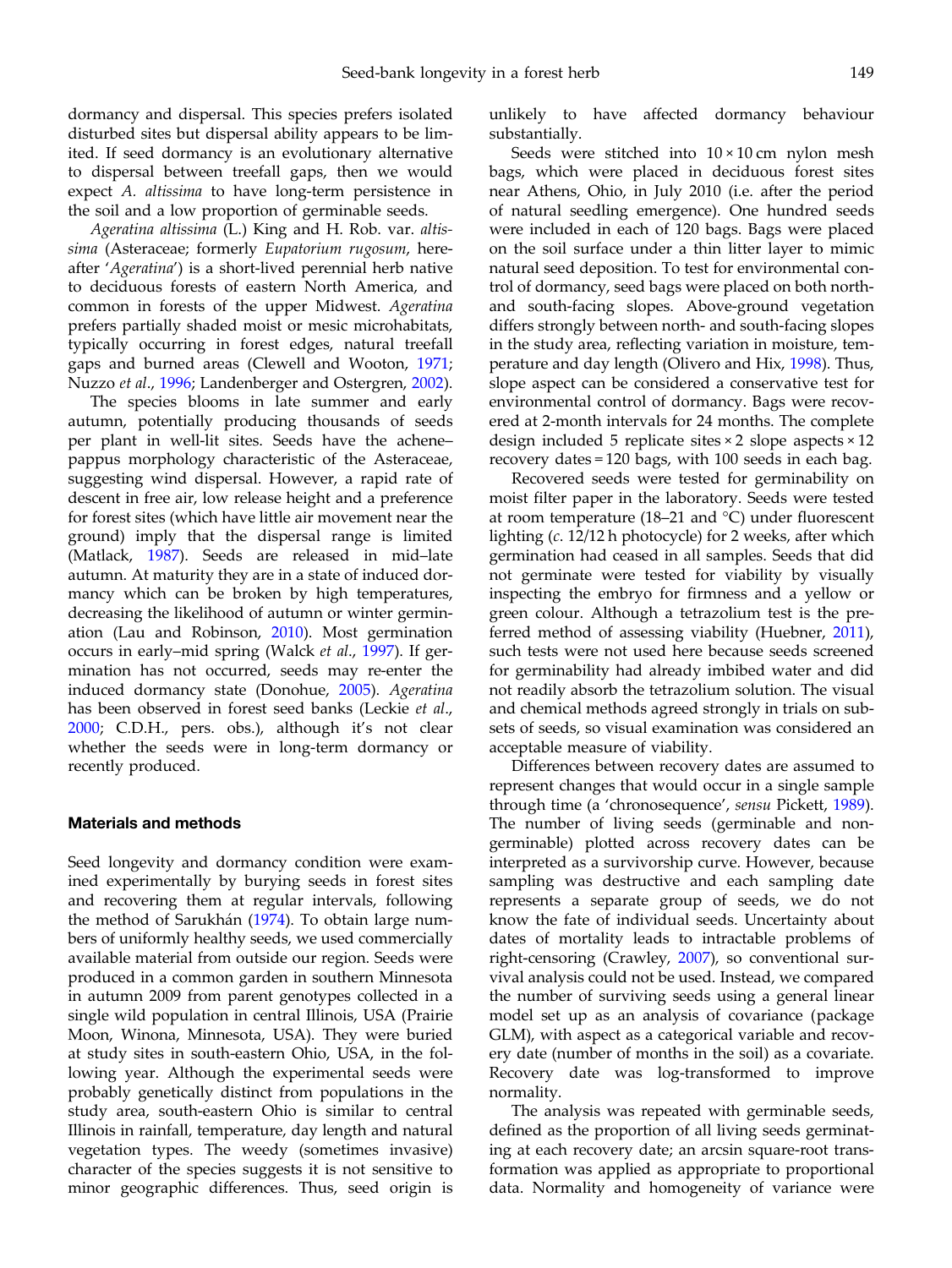assessed with Shapiro–Wilk and Fligner–Killen tests. Finally, longevity in the seed bank was estimated empirically by regressing surviving seed numbers on recovery date and extrapolating to the time in months when seed number reached zero. All procedures were conducted in the R statistical environment (R Core Team, 2013).

#### **Results**

Seed viability declined rapidly, with only 39–50% of seeds surviving to spring of the second growing season (May 2012; [Fig. 1\)](#page-3-0), and no seeds surviving to the July sampling date. The best model predicting seed survival included only date  $(F_{\text{date}} = 75.81 \text{ with } 94 \text{ df}, P < 0.0001,$  $R^2_{\text{adjusted}}$  = 0.441). The Shapiro–Wilk and Fligner–Killen statistics were not significant  $(P > 0.05)$ , indicating that residuals were normally distributed and variance was homogeneous among recovery dates. Slope aspect did not significantly influence seed longevity. Regression estimated a maximum survival of 33.5 months on south-facing slopes  $(R^2 = 0.46)$  and 36.5 months on north-facing slopes ( $R^2$  = 0.57).

The proportion of germinable seeds varied seasonally, with high germinability corresponding to periods of natural seedling emergence [\(Fig. 1\)](#page-3-0). Ageratina showed a maximum of 71 and 84% germinability in March 2011 and 2012 on north-facing slopes, but only 0–21% germinability between September and November (both years; and see January 2011). The transformed date term was significant in explaining Ageratina germinability ( $F_{\text{date}} = 21.6$  with 92 df,  $P <$ 0.0001) but had little predictive power ( $R^2_{\rm adjusted}$ = 0.18), consistent with the episodic pattern of germination. Again, the slope-aspect term was not significant.

#### **Discussion**

Ageratina seed longevity was short relative to estimates for the co-occurring Rubus allegheniensis and Phytolacca americana, perennial forest herbs which are similarly gap-dependent (Hyatt and Casper, 2000). Consistent with short seed longevity and severe mortality in the soil (Rees, 1993), high proportions of Ageratina seeds were germinable at some sample dates. A period of dormancy in the soil potentially allows Ageratina to colonize short-lived forest microsites if such sites occur frequently enough, substituting dispersal in time for dispersal in space. Populations appear to be vulnerable, however, because our projected longevity is substantially less than gap return-times estimated for deciduous forests of eastern North America (estimated return interval 20–30 years at herb level; based on Runkle, 1985; Barden, 1989).

It is possible that the buried-seed method underestimated the longevity of seeds (Van Mourik et al., 2005). However, Ageratina would have difficulty surviving between canopy gaps even if seed longevity was considerably longer than reported here, so it appears that dormancy is not providing long-term dispersal between gaps. We infer that reports of abundance in the soil seed bank (Leckie et al., 2000) and rapid germination following disturbance (Nuzzo et al., 1996) reflect frequent reproduction rather than longevity in the soil. Consistent reproduction and reliable vegetative survival may explain Ageratina's persistence in forest sites better than long-term soil dormancy (e.g. Carey and Watkinson, 1993). Ageratina perennates vegetatively as a rhizome, giving populations a degree of stability independent of seed dormancy (although it's not clear whether vegetative longevity is sufficient to survive between canopy gaps). Thus, any analysis of life history and environmental heterogeneity in forest herbs should include aspects of vegetative growth and longevity in addition to seed traits.

Dormancy also provides a short-term benefit, potentially allowing a fine-grained response to climatic variation between and within years (Honek et al., 1999; Gibson et al., 2002). Ageratina showed little autumn and winter germination, consistent with a stratification requirement demonstrated in the laboratory (Walck et al., 1997; Lau and Robinson, 2010), thus avoiding weather unsuitable for seedling establishment. In spring and early summer, the period of natural germination, a large portion of seeds switched to a germinable state, potentially allowing opportunistic establishment in response to short-term environmental cues. The small fraction remaining in the induced state would provide a hedge against seedling failure in unsuitable years, allowing the possibility of survival to a third growing season (Pake and Venable, 1996; Gibson et al., 2002). Ungerminated seeds returned to an induced state in mid summer, allowing Ageratina to avoid autumn germination and greatly increasing the number of induced seeds. We infer that opportunities for germination in the autumn are not reliable predictors of seedling survival (Densmore, 1979; Walck et al., 1997). Return to the induced state is presumably cued by environmental variation, e.g. high summer temperatures (Allen and Meyer, 1998; Roman et al., 2000). Laboratory trials have shown the proportion germinating to be dependent upon light, temperature and thermoperiod (Walck et al., 1997), consistent with our interpretation of climatic control in natural populations.

In conclusion, a strict dispersal/dormancy trade-off is probably an oversimplification of the spatial ecology of this species. With relatively small seeds, weak spatial dispersal and short soil longevity, Ageratina has few of the seed traits that theoretically compensate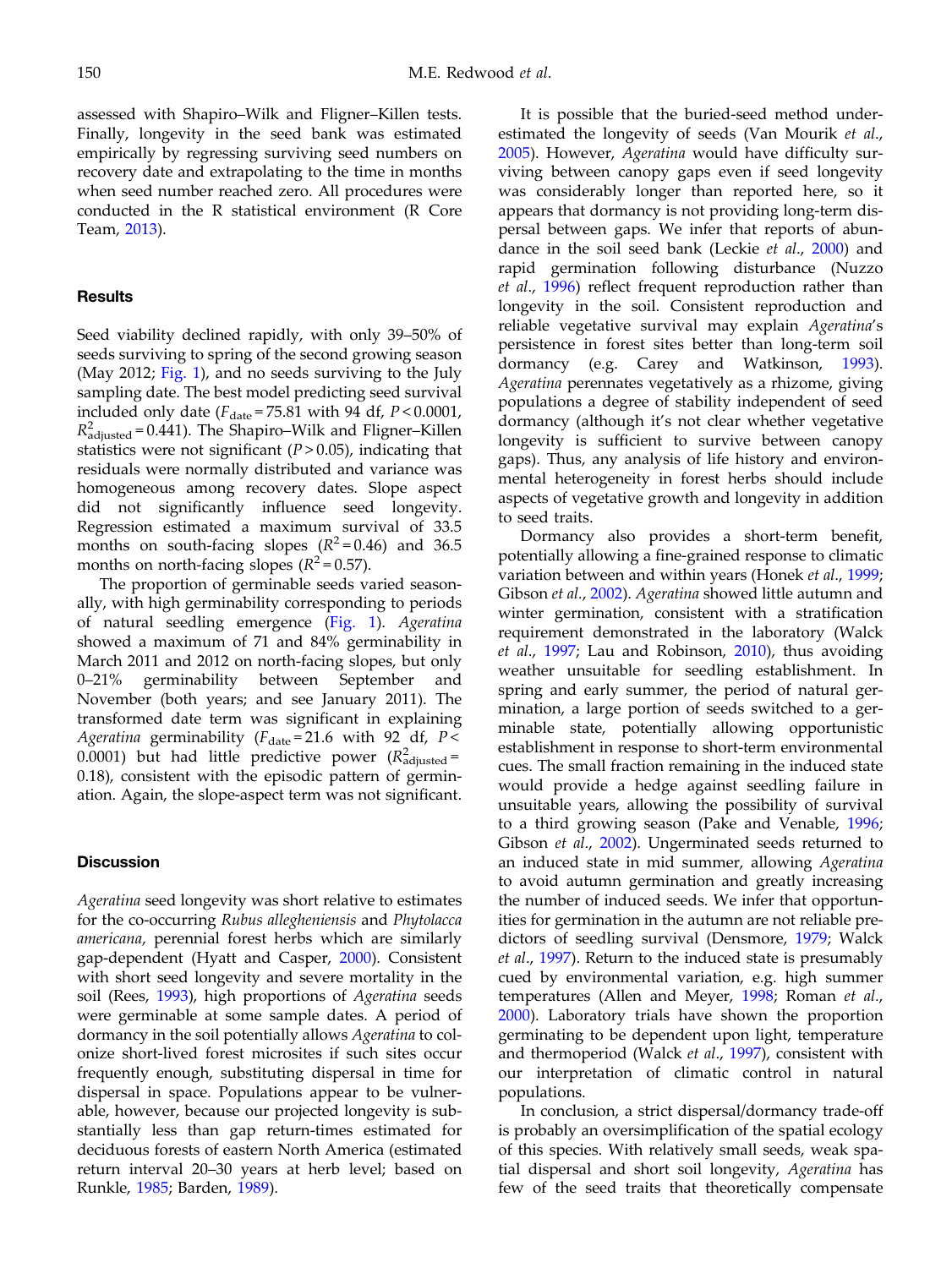<span id="page-3-0"></span>

Recovery date

Figure 1. Seed viability and dormancy condition of Ageratina altissima at ten sites in south-eastern Ohio, USA, as a proportion of the total number of seeds buried. North- and south-facing slopes. The 'Dead' section of the graph (white) represents the proportion of seeds that disappeared, presumably decayed. The 'Germinable' (shaded) area indicates seeds recovered from buried bags, which subsequently germinated in laboratory trials. 'Non-germinable' seeds (diagonal hatching) appeared to be viable but did not germinate in the laboratory. Means and standard errors are plotted. Natural seedling emergence occurs in March and April.

for spatial and temporal heterogeneity (Venable and Brown, 1988). The large germinable fraction and seasonal variation described here imply that seed dormancy in Ageratina is an adaptation to short-term variation in climate rather than long-term patterns of site disturbance.

#### Acknowledgements

We are grateful to Carol and Jerry Baskin, who made helpful suggestions at early stages of this work. Marion Holmes assisted in the field work. Two anonymous reviewers made helpful comments. We